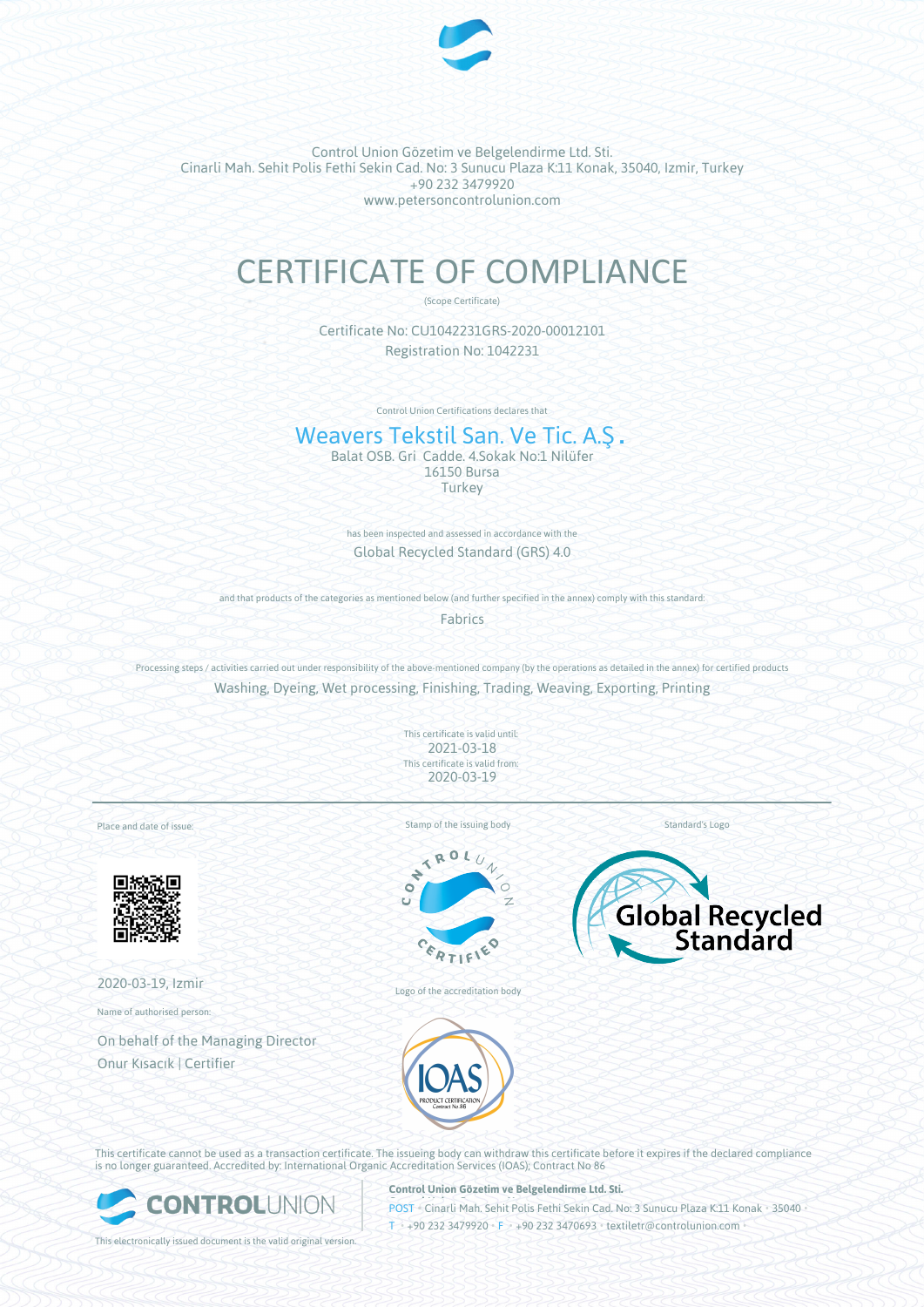

#### Control Union Gözetim ve Belgelendirme Ltd. Sti. Cinarli Mah. Sehit Polis Fethi Sekin Cad. No: 3 Sunucu Plaza K:11 Konak, 35040, Izmir, Turkey +90 232 3479920 www.petersoncontrolunion.com

## Annex to certificate no.: CU1042231GRS-2020-00012101 **Weavers Tekstil San. Ve Tic. A.Ş. Global Recycled Standard (GRS)**

In specific the certificate covers the following products:

| <b>Name of product</b>                                     | Label grade                                                             | <b>Processing unit(s)</b>         |
|------------------------------------------------------------|-------------------------------------------------------------------------|-----------------------------------|
| Dyed woven fabrics - 100% Recycled Post-consumer Polyester | Post-Consumer                                                           | Weavers Tekstil San. Ve Tic. A.Ş. |
| Place and date of issue:                                   | Stamp of the issuing body                                               | Standard's logo                   |
|                                                            | NTROL.<br>$\prime\prime$<br>$\overline{\bullet}$<br>$\overline{C}$<br>Z | Global Recycled                   |
| 2020-03-19, Izmir                                          | Logo of the accreditation body                                          |                                   |
| Name of authorised person:                                 |                                                                         |                                   |
| On behalf of the Managing Director                         |                                                                         |                                   |
| Onur Kısacık   Certifier                                   | PRODUCT CERTIFICATION<br>Contract No.86                                 |                                   |